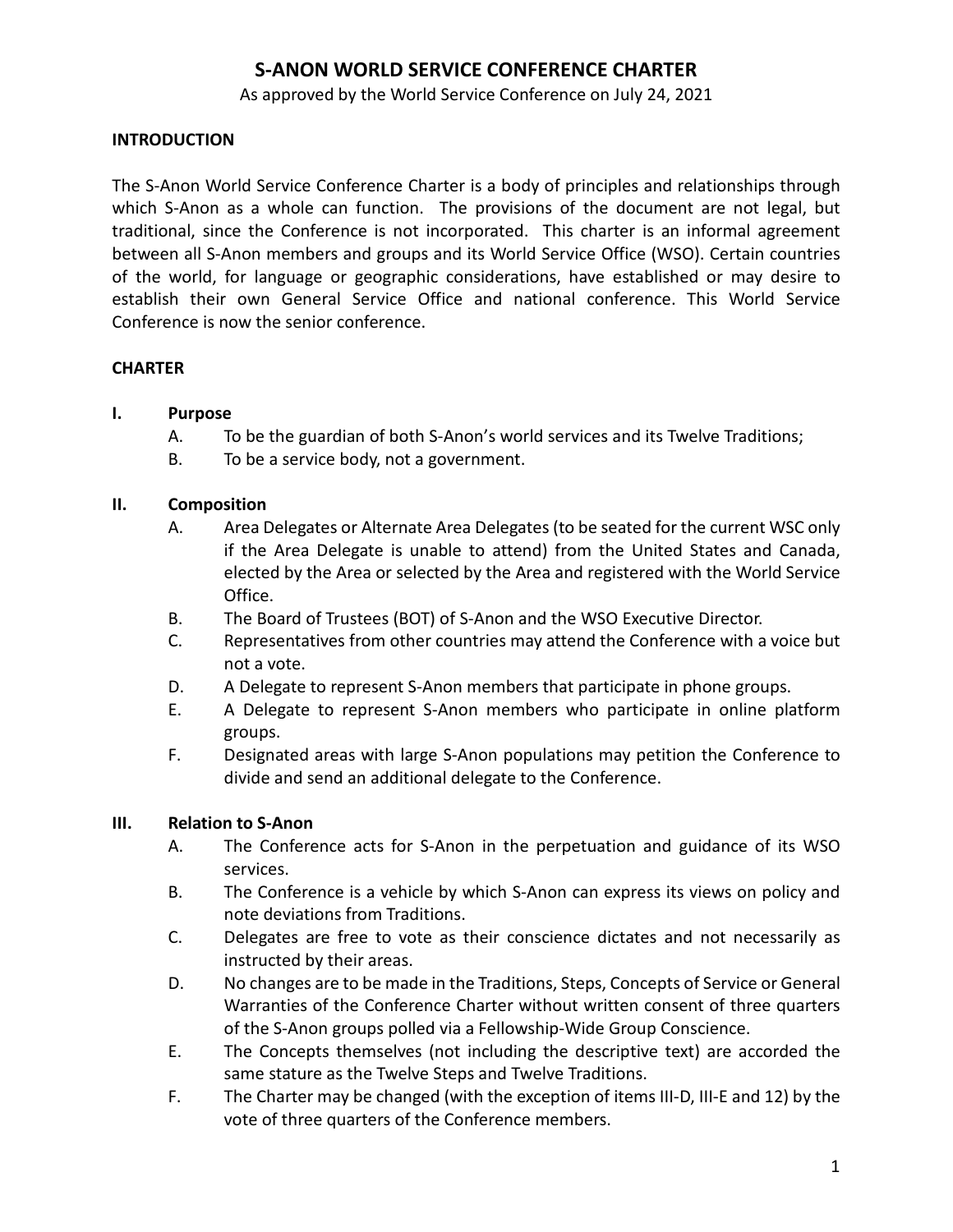As approved by the World Service Conference on July 24, 2021

# **IV. Relation to the World Service Office**

- A. Two-thirds vote of Conference members in attendance is binding upon trustees and any related corporate service.
- B. The above does not affect legal obligations of the WSO in conducting business.
- C. In accordance with the provisions of the Bylaws of S-Anon International Family Groups, Inc., three quarters of all members registered at the Conference may bring about a reorganization of the WSO if or when it is deemed essential and may request the resignation of the whole Board and nominate a new slate of trustees.

## **V. Delegates' Terms of Office**

- A. Delegates and Alternate Delegates are elected or selected by their area for a threeyear term and may serve that area for two consecutive terms. Delegates and Alternate Delegates shall serve no more than two (2) consecutive terms in the same position, after which it is suggested there be a minimum interval of one (1) year before they are eligible to serve in that position again.
- B. As the Conference grows, the election of Delegates will be staggered such that a third of the Delegates are elected in each of three consecutive years. This staggered election and tenure of office will assure that the Conference shall always include a group of delegates with two years' experience.

## **VI. Conference Meetings**

- A. The Conference meets annually. The Conference may vote to postpone its annual meeting for one year subject to the approval of 2/3 of the Conference members polled by telephone or e-mail.
- B. In the event the World Service Conference Committee is without a Chair six months prior to the scheduled Conference, and a poll of the conference members indicates a desire to hold a WSC in that year, the responsibility will fall to the Delegates to make the arrangements for the WSC.
- C. In grave emergency, special meetings may be called.
- D. Conference members may also be asked by the WSO or BOT to render advisory opinions at any time by mail or telephone poll.

## **VII. Board of Trustees: Composition, Jurisdiction, and Responsibilities**

- A. The Board of Trustees of S-Anon International Family Groups, Inc. is composed of qualified members of S-Anon. The Board nominates its own successors unless a regional service structure can provide an elected Trustee. Nominees are subject to the approval of the Conference or a committee thereof. Elected Regional Trustees are seated without further approvals.
- B. The Board is the chief service arm of the Conference, which is guardian of S-Anon's Twelve Traditions. Subject to E, below, the Board has responsibility to determine policy of the WSO and manage the business affairs of the WSO. It may appoint suitable committees and elect members to its Executive Committee.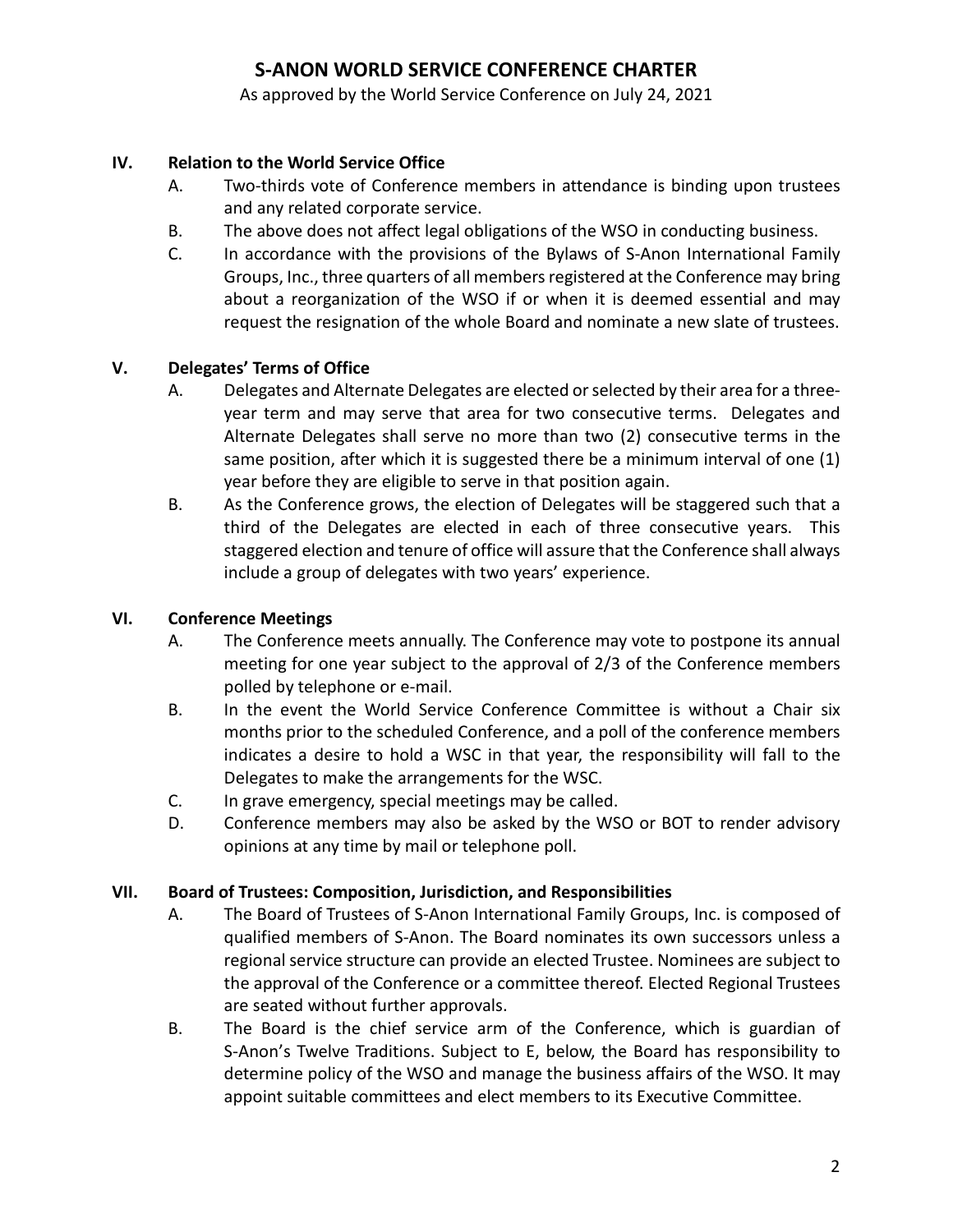As approved by the World Service Conference on July 24, 2021

- C. If any subsidiary services are later formed, the Board of Trustees will be primarily responsible for their policy and financial integrity.
- D. The Bylaws of S-Anon International Family Groups, Inc. and any amendments thereto are subject to recall by the Conference by a two-thirds vote of all its members. All Bylaw amendments will be presented to the first Conference to be held after their adoption by the Board of Trustees.
- E. Except in great emergency the Board of Trustees ought never take action liable to affect S-Anon as a whole greatly without consulting the Conference. However, it is understood that the Board shall reserve the right to decide which of its decisions may require referral to the Conference.

## **VIII. Conference Procedure**

- A. The Conference hears financial and policy reports of the Board of Trustees and WSO services.
- B. WSC members take under advisement all matters affecting S-Anon as a whole, engage in debate, appoint necessary committees and pass suitable motions for the direction of the Board of Trustees and the WSO.
- C. The Conference may recommend action respecting serious deviation from S-Anon Traditions and Concepts of Service.
- D. The Conference may adopt procedures and elect any needed officers by a method of its choosing.
- E. A quorum of WSC members must be present in order for business to occur. A quorum shall consist of two thirds of all registered WSC members.
- F. In order to maintain substantial unanimity, two-thirds of the registered WSC members in attendance at the WSC must vote in favor of any decisions and/or motions in order for them to pass, with the exception of those requiring a three-quarters vote.
- G. If, after efforts have been made to bring a motion to an "in order" status, but that is unsuccessful and a motion is ruled "out of order," the World Service Conference Committee will provide a report to the World Service Conference members of each "out of order" motion with a summary of why the motion is out of order.
- H. At the close of each yearly session, the Conference will send minutes from its proceedings to all World Service Conference members.
- I. Because the Conference is Traditional, the rules contained in the current edition of Robert's Rules of Order shall govern this conference in all cases where they are applicable except when they are inconsistent with this Charter, the Twelve Traditions and Concepts, or any special rules of order this conference may adopt. The Conference has decided by group conscience that Robert's Rules of Order may not be invoked to close off discussion before all members who are rightfully entitled to speak have spoken to the issue.

## **IX. To Be Added as Necessary**